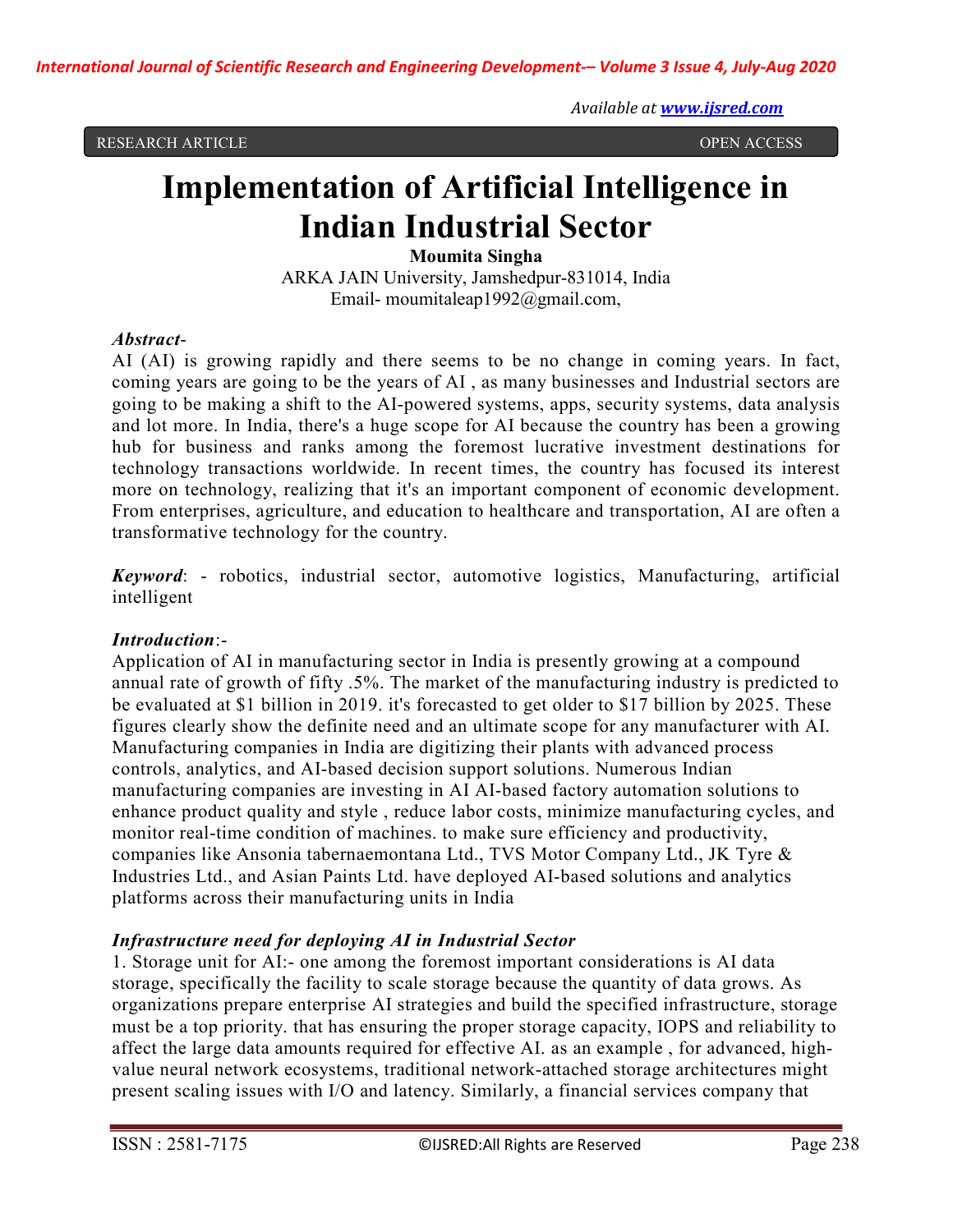uses enterprise AI systems for real-time trading decisions may have fast all-flash storage technology.

Many companies are already building big data and analytics environments that leverage Hadoop and other frameworks designed to support enormous data volumes, and these will likely be suitable for several kinds of AI applications.

2. AI Networking infrastructure:- Networking is another key component of a AI infrastructure. to provide the high efficiency at scale required to support AI, organizations will likely got to upgrade their networks.

Deep learning algorithms are highly enthusiastic to communications, and enterprise networks will got to keep stride with demand as AI efforts expand. That's why scalability must be a high priority, which could require high-bandwidth, low-latency and artistic architectures.

Companies should automate wherever possible. for instance , they have to deploy automated infrastructure management tools in their data centers.

Network infrastructure providers, meanwhile, are looking to undertake to to the same . Software-defined networks are being combined with machine learning to make intent-based networks which may anticipate network demands or security threats and react in real-time.

3. Hardware: - Computational ability could also be a huge requirement of accelerating applications of AI within the core manufacturing sector. Infrastructure finds high computational load because of artificial neural networks, machine learning algorithms, and enormous data analytics tools. it's generating a true need for AI for powerfully impacting the manufacturing sector.

High-end computational units in global scale manufacturing industries are also trying to seek out IOT-based cohesive networks. They assist them generate continuous streams of data points, significant data routines, and analytics regime. There are critical requirements of AI integrated bots in production lines and holistic support around operations within the least times.

5. Software:- the primary and foremost requirement is to form optimization machine learning models that increase efficiency and overall profitability of a producing business. Machine learning models can excellent-tune target variables to scale back time material cost. It also increases power usage effectiveness (PUE), and critically shoot in-house resource utilization for maximized output.

The successful intrusion of AI within the manufacturing sector also underlines the necessity of analytics software and database integrated dynamic supply chain management (SCM) solutions, integrated enterprise resource planning (ERP) management and well-built CRM solutions. The trio of supply chain management solutions, CRM, and ERP are essential for capitalizing on a broad scope for AI Successful inclusion of artificially intelligent modules enables you with:

- \* Interactive UX in complex ecosystems
- \* Descriptive, predictive and prescriptive analytics
- \* Advanced BI
- \* Automated monitoring
- \* Controlled operations.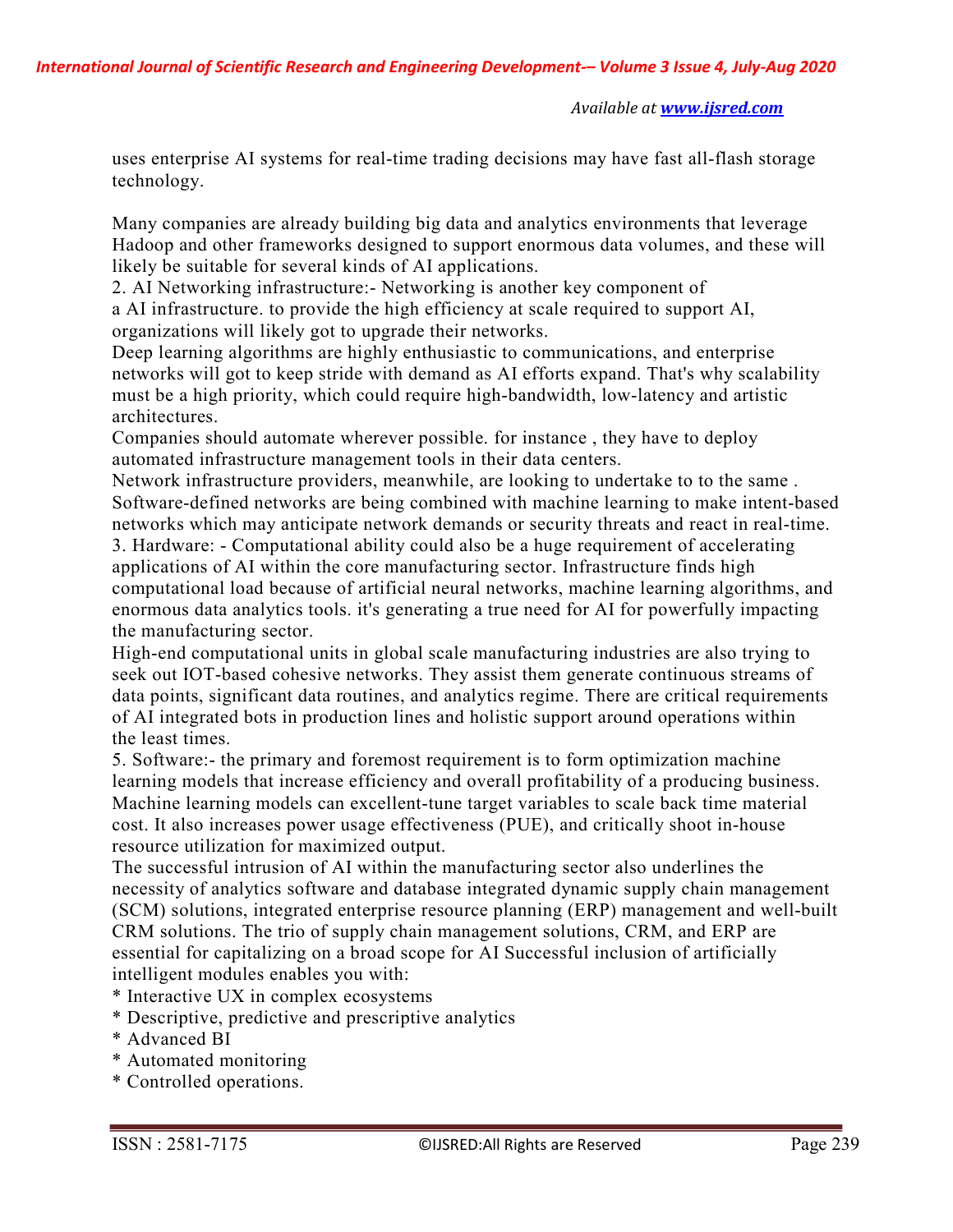# Indian Industrial Sector using Artificial Intelligence for its Mass-production. 1. Automobile

The automobile sector features a genuine need for automation at ground level. Several automobile giants like Tata Motors, Hyundai, and Honda etc in India use AI along the side of blue-collar employees for efficient and faster production of auto parts.

With a bunch of robots and blue-collar employees, Hyundai plant in Sriperumbudur, Chennai, churns out one car every 30 seconds! Likewise, Tata motors, using industrial robotics and

automation for production, reveals a decrease in its production force by 20% and a rise in turnover by 250%.

Indian automation sector is presently undergoing a critical phase of recession where products worth INR 35,000 corer are currently being shelved trying to find buyers. Despite this, there are genuine use cases of AI in automotive. Machine learning, resulting in AI is that the torchbearer of all autonomous driving projects at the industry level. All major automobile manufacturers have pledged to eradicate fossil fuel-powered vehicles latest by 2030. there's also a trend of Internet-connected vehicles and internal communication vehicles. the car industry is additionally looking to return up with a mobility-as-a-service concept that needs AI for location-based data analytics. it's an answer to carpooling, vehicle sharing, and other greener practices as are necessary for the eco-friendly industry .

#### 2. Power and energy

The power & energy sector can undergo an enormous transformation with AI-powered software that helps in intelligent energy management and storage. In-depth analysis of the production-consumption pattern is vital to make sophisticated software that bears renewable energy with AI-driven storage. Subsequent level application of AI enables building interim storage systems, and there is a scope of further optimization of these standalone systems depending upon the commercial or domestic use narrative. AI can help cultivate conscious use of electricity. Companies can build customer profiles of power consumption and help them analyze the scope of energy consumption reduction. It'll help in reducing the overall energy requirement and also make energy-saving decisions supported the assembly forecast from ML models and production-consumption data.

3. Pharmaceutical: - The pharmaceutical industry is looking to combine the power of block chain-based comprehensive solutions with end-to-end AI capabilities. The target is to eliminate all possibilities of drug counterfeiting. Manufacturing industries also reportedly use AI for BI purposes and streamline their efforts for market acquisition. Visual & design intelligence is additionally helping in drug design and development supported the 3D arrangement of atoms and molecules through material science.AI (i.e. Robots) are proving advantageous in filling, inspecting, Packaging and manufacturing personalized medicines. Automation has now become an integral a part of the Pharmaceutical production process. the varied benefits of automation include: efficiency; saving workers from hazardous environments or repetitive tasks; reducing training overhead; eliminating human error; increasing repeatability and reproducibility; and reducing the potential for human contamination.

The pharmaceutical industry is marching past 2020 with gradually maturing solutions that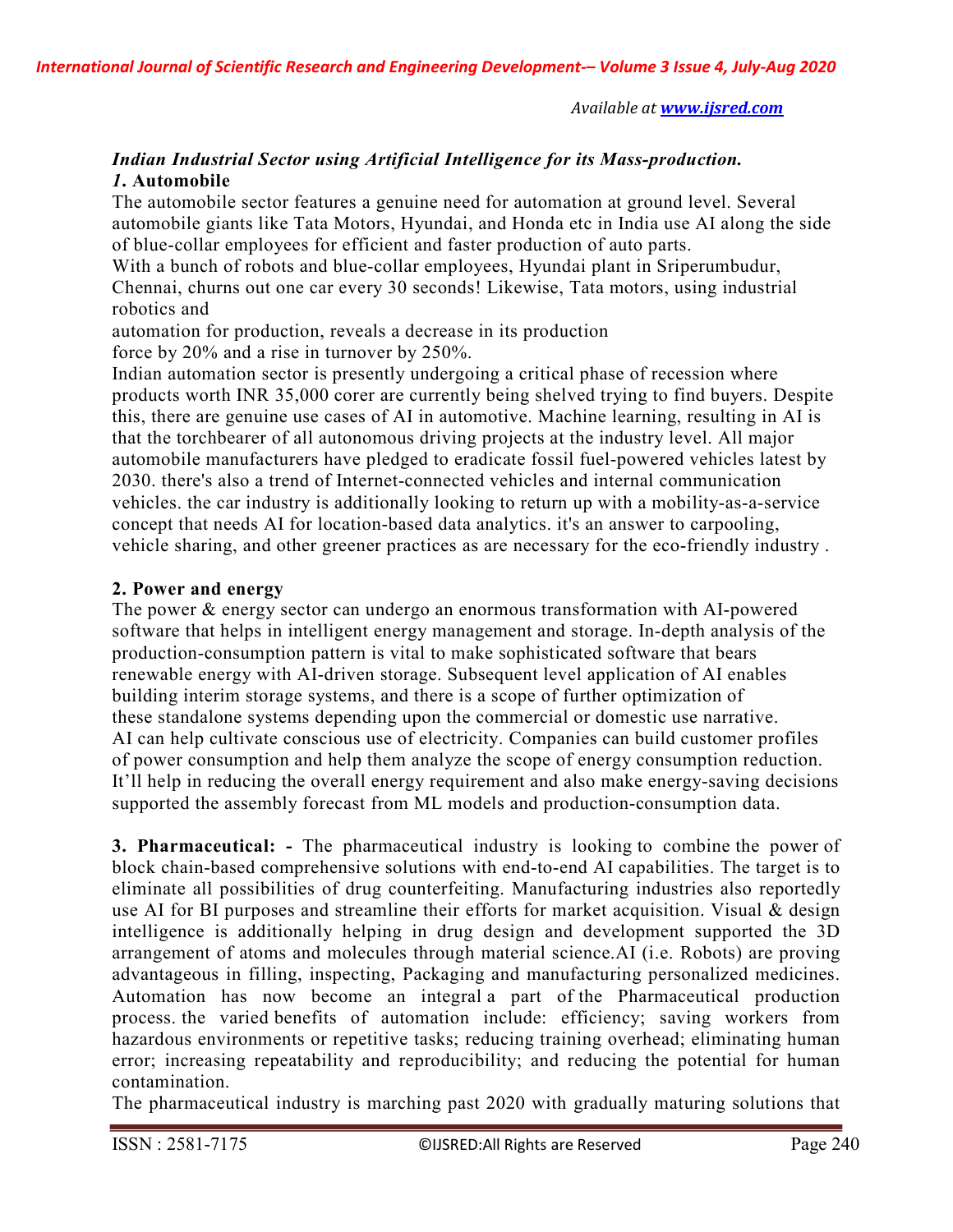are capable of predicting medicinal capabilities impacting the high-level, commercial clinical trials. Moreover, people are looking to use artificial intelligent anesthesia systems for enhanced surgical robotics in close relation with the pharmaceutical industry. Interestingly, USFDA are often taken as a thought . It had granted special approval for commercial testing such systems.

## 4. Heavy metal and machinery manufacturing industry: -

Heavy metal and machinery manufacturing industry is looking to incorporate AI for procurement planning, efficient CNC operating modules in utilizable machinery designs supported specific requirements and constraints. Automation of the designing and manufacturing process with complete compliance with 100% scalability is vital for higher profitability.

5. Semiconductors & Electronics: - Semiconductor and industry is facing an acute shortage of skilled laborers, and AI is that the technology coming to the rescue. the necessity of skilled labor within the Chinese semiconductor electronics manufacturing industry is predicted to double from 2017 to 2025. The large-scale condition of highly precise electronic manufacturing lines is being created by artificially intelligent, utterly automated lines. The overall chip size of electronic components drastically reduces with time. Precise soldering and laser printing of microchips would require AI capabilities and optimization modules. This industry also needs computer vision very badly for improving the overall skills in control side.

6. Food & Beverages: - Continuously growing food tech start-ups are underlining the scope of AI-attention in food and average industry. The food and beverage industry is undoubtedly looking to eliminate the necessity of human labor and reduce the overall human intervention in in models. Foodtech is additionally brewing AI-enabled suggestive platforms that perform reverse engineering through computer vision on images of food items and tell the necessity of ingredients and staple. It also suggests a recipe supported the availability of limited parts and staple.

7. Agriculture Sector:- Researches are underway for the establishment of the AI technology within the agricultural sector. From sowing seeds and watering plants to cutting weeds, spraying fertilizers, examining the soil and harvesting the yield, a robot can contribute massively in farming.

8. Banking Sector: - Moreover, processes like mortgage approval, mastercard processing, account cleansing and price accounting are often automated for the graceful running of bank processes. Humanoids, i.e., human-like robots, through their speech technology can inform customers of the merchandise categories and assist them in completing different bank processes.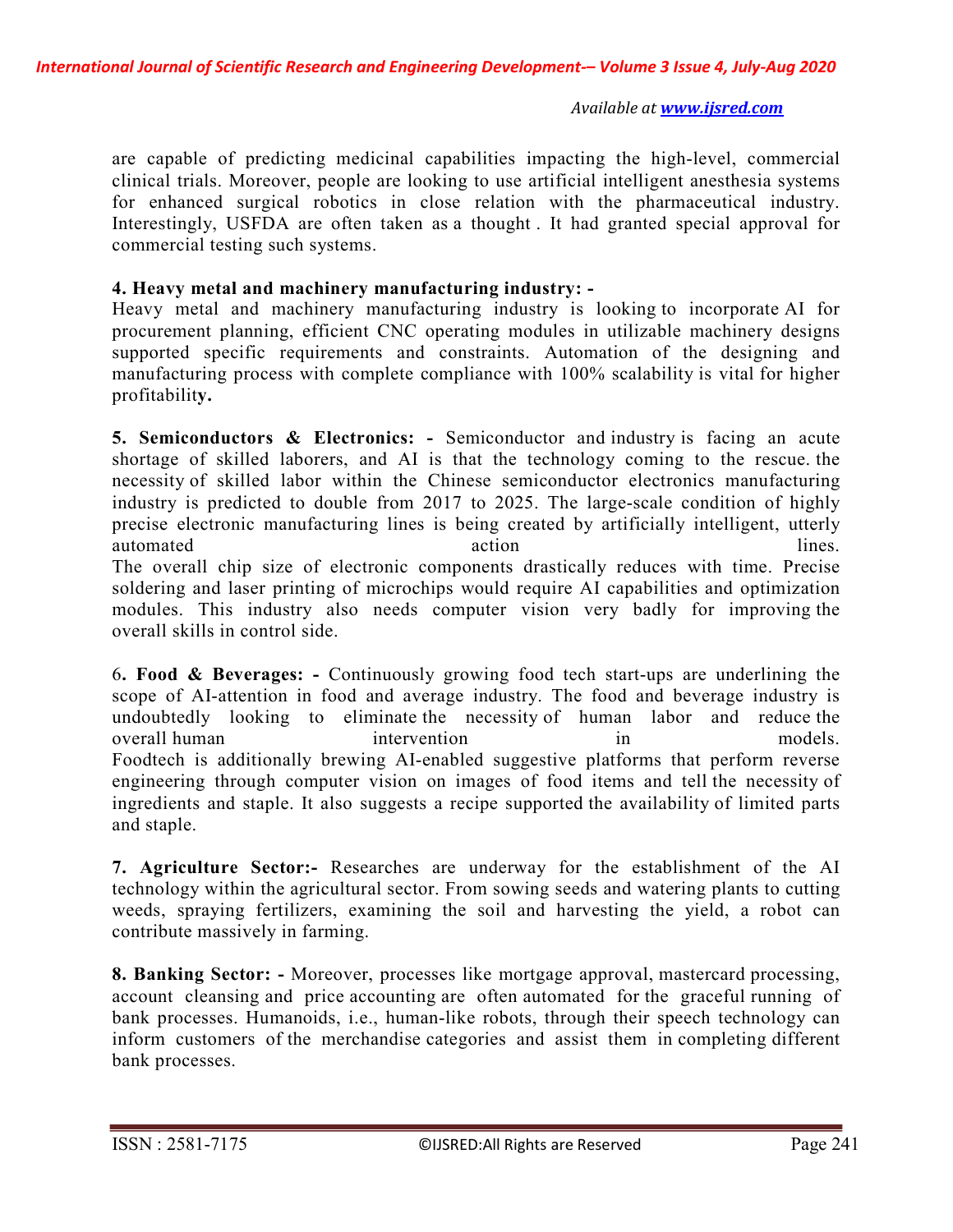9. Defense System: - Use of robotics within the Defense sector are often an enormous blow to the enemy countries of India. A report in Greater Kashmir has stated that the Defense Ministry is close to introduce robotic weapons to help the Indian Army to counterinsurgency and terror attacks. Robots within the army may lower the incidences of deaths or injuries among the soldiers, besides taking the place of soldiers when climate are adverse. After the Pulwama attack, such a measure becomes extremely important. The Centre for AI (CAIR) is within the process of developing Multi-Agent Robotics Framework (MARF), which might be utilized in scenarios like Pulwama Attack. Also, it's constructed the 'Robot Sentry'—a mobile robot which will perform patrolling and surveillance applications in extreme conditions—and the 'Snake Robot', which may help to navigate difficult passages.

## Challenges in Adapting AI in Indian Industrial Sector

1. Lack of data about AI- many companies and enterprises struggled to alien there AI strategies to the business context due to lack of proper information and knowledge. Lack of in-depth knowledge and existing possible solutions is becoming a huddle for the successful mapping of used case.

2. Shortage of skilled personal and expertise- many companies are handling the shortage of skilled AI talents and difficulty in haring the specified roles

3. Implementation is expensive and lack of funds- many company deals with cost insensitive implementation of AI and lacks funds.

4. Issues in Data Management- many companies deals with data management issues in term of knowledge governance, acquisition, bias data.

5. Infrastructure limitation- For the successful adoption of AI in industrial sector, it essentially requires software, hardware, and technological infrastructure. If a producing business fails to successfully use anybody (or more) of those requirements, the corporate can expect unforeseen hurdles and deadlocks on its AI transformation journey.

6. Security-many wide spread use of AI system are raises variety of ethical, moral and legal issues that are yet to be addressed.

7. Not realizing the requirement- the event of a thinking AI system are currently too difficult to realize in practice. Many Company culture still not recognized the necessity of AI.

## Future Scope of AI

Artificial Intelligence features many scope in India mainly because we've plenty of population. We'll already find many companies like Amazon and Google dominating by selling their products like Alexa and Google Home which may help the consumers automate some tasks by speaking.

Although, we don't have an entire of lot of physical devices in India which may be automated since India is far behind the newer technologies that are getting used within the earth . But during a few of years I'm sure India will have many individuals making use of AI during a way or the opposite.

Once the govt. . provides education to the agricultural areas of India, it'll bring out tons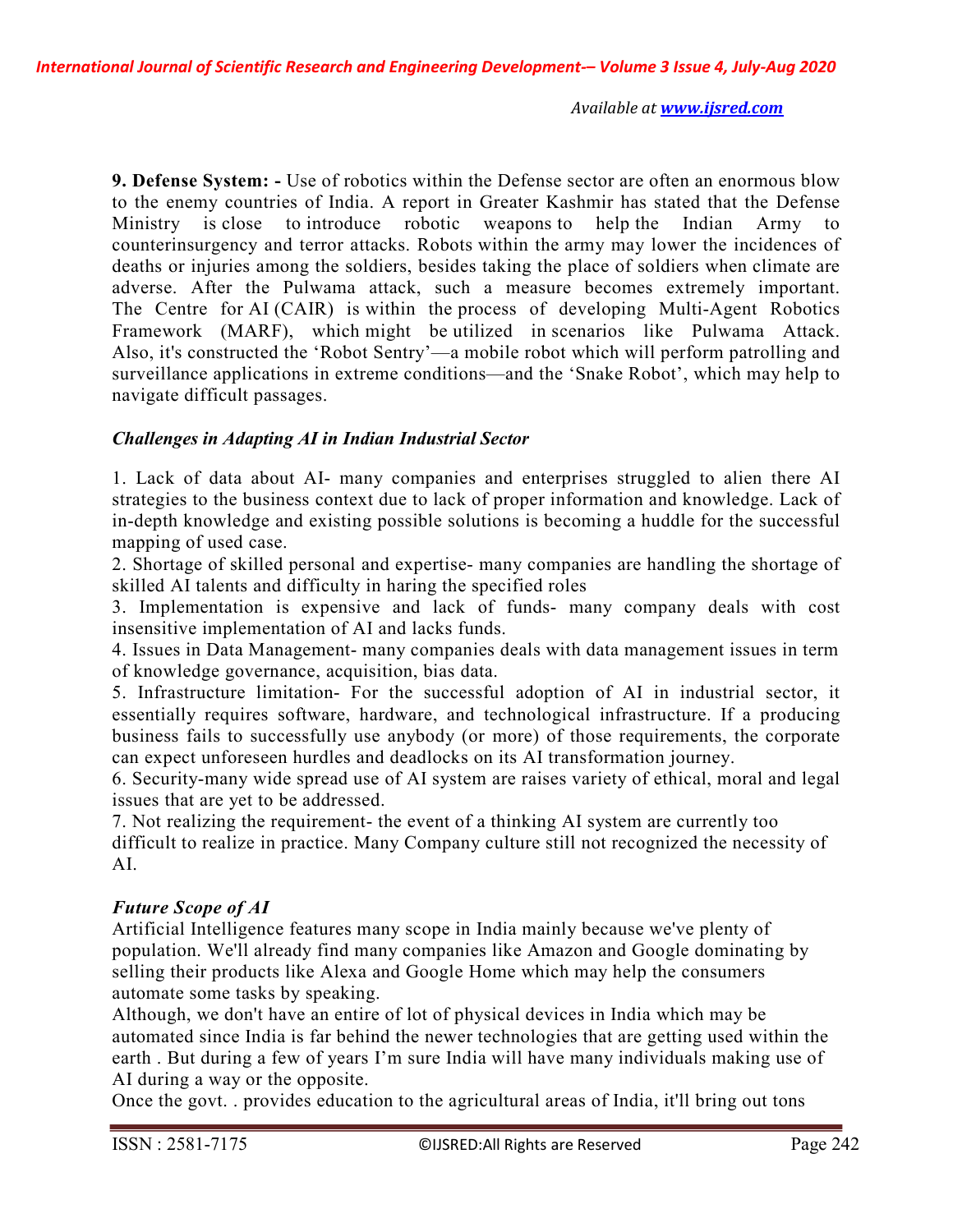more people within the market that are becoming to be eligible to use such technology. Since they're literate, this allows them to be ready to use AI for his or her own tasks. Most of which can be done through phones, since this class of individuals won't have the support to shop for for a Alexa, per say

As of now we'll only have AI in India within the backend services. Not as a frontier like Alexa, because it are becoming to be too early for the Indian public to know and make use of it. With the strong promotions done by this BJP government towards Digital India, we see that the number of individuals using smart phones have quite doubled in these past few years and thus the rise of Jio has performed as a catalyst bringing out free internet to the people of India, thus making a commendable push towards a more Digital and Smarter India.

# **METHODOLOGY**

The following seven steps outline a simple and effective strategy which I had use for finding information for my research paper and documenting the sources which I had found. Depending on my topic:-

Step 1: Identify and Develop my Topic

Step 2: Find Background Information

Step 4: Use Databases to Find Journal Articles

Step 5: Find Internet Resources

Step 6: Evaluate What my Find

Step 7: Cite What my Find Using a Standard Format

## Conclusion

Artificial intelligence, a futuristic technology, and thus the manufacturing sector are bound to be impacted. Use of artificial intelligence-based practices during a corporation is becoming a replacement dimension of competition, but it's imperative to research the prospects beforehand. It's always advisable to think the AI adoption journey throughout; right from a thought on paper to the results which you're presumably to understand with the conservative approach.

It is always advisable to travel for a financial consultancy before kick-starting any transformational adoptions of technology within the Company or Organization. AI is closely related to higher productivity and profitability for a corporation , and it's going to impact the competition, criticality, and overall manufacturing space within the top of the day.

## **References**

[1] Iqbal T Hawaldar "THE EFFECT OF ARTIFICIAL INTELLIGENCE ON THE SALES GRAPH IN INDIAN MARKET" Entrepreneurship and Sustainability Issues, Issue: 4, Volume: 7; 2020,

[2] Avneet Pannu "Artificial Intelligence and its Application in Different Areas", International Journal of Engineering and Innovative Technology (IJEIT) Volume 4, Issue 10, April 2015